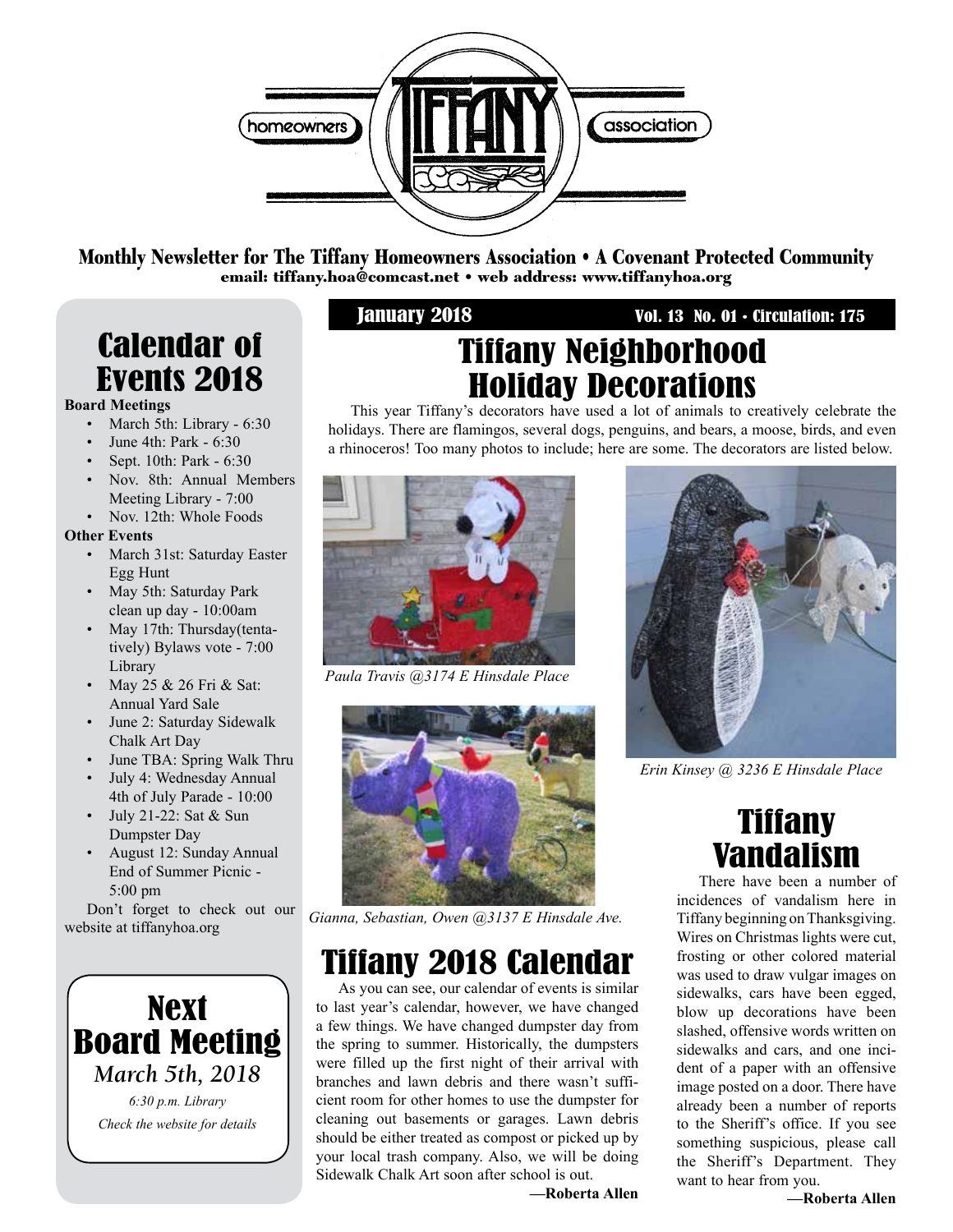#### Tip From A Police Officer

When you need to report an issue, call the non-emergency number 303-795-4711. Do not file online because sometimes these reports are not reviewed as closely.

**—Debbie Rasor**

### Tiffany Board

At the December meeting the following officers were chosen for the 2018 year: President, Roberta Allen, Vice President, Larry Devries, Secretary, Mike Wood, Treasurer/Maintenance, Tom Wood, and Jeffrey Huston, At Large.

Also, Dan Westhoff, Sue Eisen and Alan Siderius remain on the ACC Committee.

**—Roberta Allen**

#### Lost and Found In Our Park

Gray long sleeve tee shirt with "Sorry not sorry" written on it.

**—Call Roberta 303-779-0361.**

### What Makes Old Faithful So Faithful?

Yellowstone Park's Old Faithful geyser erupts every 90 minutes, sending water and steam high into the air to the delight of spectators. According to the Science Magazine website, geophysicists have identified the origin of all that water. Listening to natural vibrations (instead of relying on seismic waves produced by explosives that would damage the park's environment), the scientists discovered a region of porous rock 200 meters across and 50 meters deep slightly to the west of the geyser. The underground tank contains hundreds of millions of liters of water heated by magma, so there's no chance of Old Faithful running dry soon.



### **Need to Update Your Will?**

We specialize in wills and trusts, estate planning and probate.

*Free initial consultation. Evening and Saturday appointments available.*

#### **Call 303-794-5901**

**Patrick M. Plank,** *Attorney at Law* 26 West Dry Creek Circle, Suite 420<br>Littleton, CO 80120 www.denverv www.denverwills.com

#### Tiffany Homeowners Association Directors and Volunteers

**www.tiffanyhoa.org • PO Box 3392, Centennial 80161** Contact any board member by email, tiffany.hoa@comcast.net **President:** Roberta Allen, rallen.montana@yahoo.com .....303-779-0361 **Past Pres, Treas., Maint:** Tom Wood .......................................303-721-8421 Sec: Mike Wood, Michael\_james\_wood@hotmail.com...........720-639-2467 **At Large:** Jeffrey Huston, jdh7421@msn.com ........................303-332-1932 **At Large:** Larry Devries, devrieslarry@gmail.com.................303-870-1022 **\*\*\*\*\*\*\*\*\*\*\*\*\*\*\*\*\*\*\*\*\*\*\*\*\*\*\*\*\*\*\*\*\*\*\*\*\*\*\*\*\*\*\*\*\*\*\*\*\*\*\* ACC Committee:** Dan Westoff, Chair: dan.westhoff@lmco.com, 303-770-7649 Sue Eisen: Susie.e@mail.com, 303-475-8956 Alan Siderius: alansiderius@gmail.com, 303-694-4202 **\*\*\*\*\*\*\*\*\*\*\*\*\*\*\*\*\*\*\*\*\*\*\*\*\*\*\*\*\*\*\*\*\*\*\*\*\*\*\*\*\*\*\*\*\*\*\*\*\* Bookkeeper:** Shel Spiegelman...................................................720-291-5500 **Welcome Committee:** Barb Grauell .........................................303-694-6369 **Newsletter Editor:** Caitlin M. ....................thetiffanynewsletter@gmail.com **Newsletter Coordinator:** Debbie Rasor.................. debrasor13@gmail.com **Ladies Night Out:** Idette Hunt .......................................................................... **Webmaster:** Roberta Allen ........................................................303-779-0361 **Events Coordinator:** Roberta Allen .........................................303-779-0361

**Remember – Tiffany is a covenant-controlled community. You need to contact an ACC member whenever you change the visual appearance of your home, including your backyard changes. The ACC request form is on our web site or you can call an ACC member to get one as well. Roof replacements must be approved by the ACC prior to beginning the work. Thank you – The Tiffany Board**

#### News Articles

The deadline for news articles is the 15th of the month before the next month's issue, except for the Jan. issue which is Dec. 6th. Please email news articles to the editor at **thetiffanynewsletter@gmail.com.** Articles can be no longer than 250 words and must have the author's name and phone number attached. **All articles must be approved by the editor for publication, or as space permits.** 

#### Advertising

The deadline for advertisements is the 15th of the month for the next month's issue, except for the Jan. issue which is Dec. 6th.

To place an ad, call **Colorado Lasertype, 303-979-7499.**

Email: **getinfo@coloradolasertype.com** 

To find ad rates and discounts, go to

#### **www.ColoradoLasertype.com**

and click on the "Advertising Rates" link.

*The Tiffany Homeowners Association newsletter* is published monthly by the Tiffany Homeowners Association, a non-profit homeowners association. Appearance of an advertisement in this publication does not constitute a recommendation or endorsement by the publisher or the association of the goods or services offered therein. The opinions expressed in this newsletter are those of the individual authors and not of the Board of Directors of your association or the publisher. Neither the Board, publisher nor the authors intend to provide any professional service or opinion through this publication.

#### See Something Wrong?

If you see anything in our neighborhood that needs attention, such as It you see anything in our neighborhood that needs attention, such as<br>a water leak or something broken, please call a Board Member to let us know. We try to keep a close watch on everything but your help is always appreciated. Thank you. - The Tiffany Board

The Board voted to approve a policy that requires garbage pick up on one day a week. Many residents have been concerned that it is a safety issue having so many huge trash trucks zooming through our small points because a vertex of 5 days a veck It is also a poise and air pollution small neighborhood 5 days a week. It is also a noise and air pollution issue. The Board is requesting that all trash pickup occur on Tuesdays. Residents can pick whatever trash company they want, but their pick up day must be on a Tuesday. This policy will be enforced on July 1, 2018,  $\vert$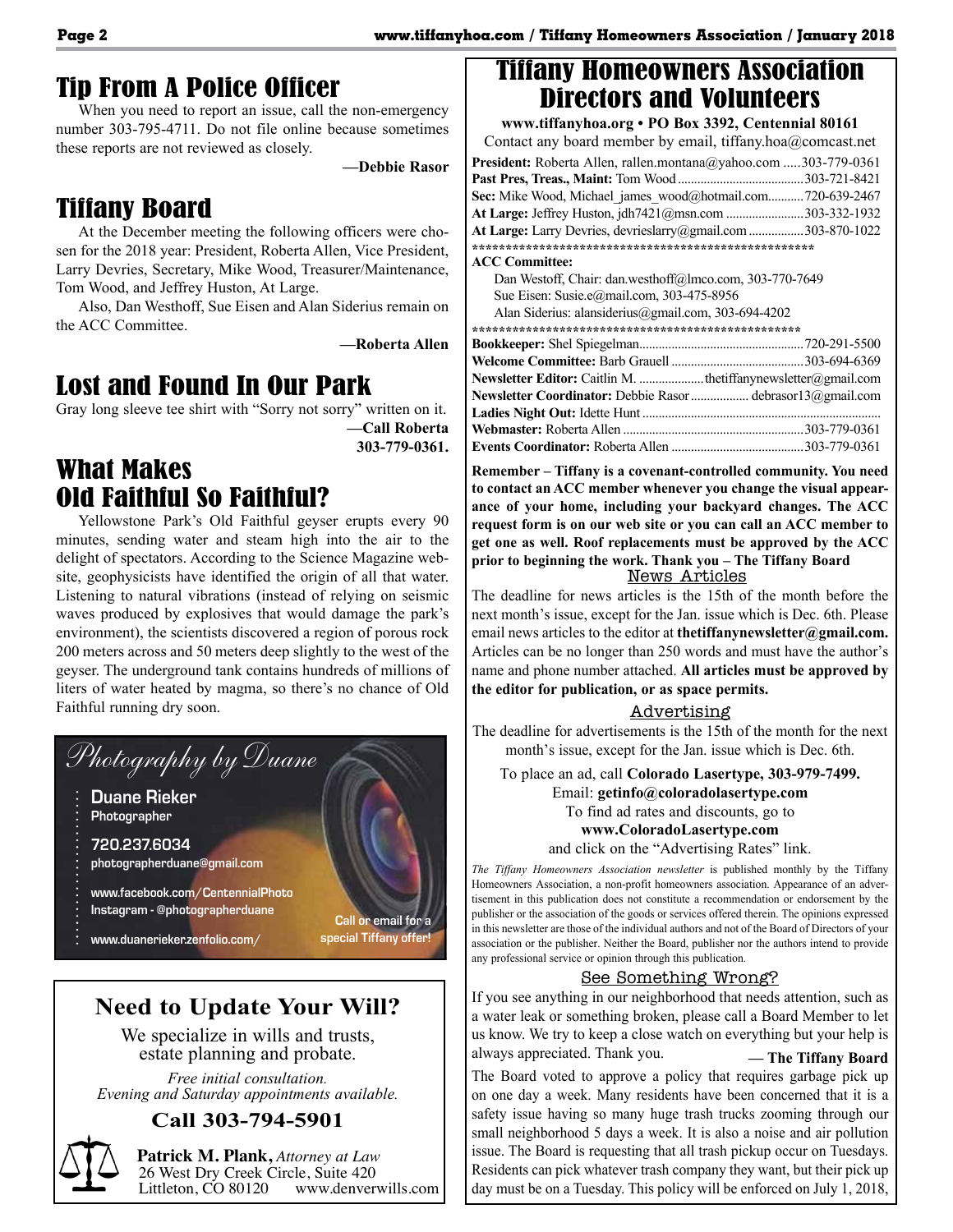## Tiffany Ladies Night Out

Tiffany 'Ladies Night Out' group gets together typically on the 3rd Thursday evening of each month. We have a variety of planned activities many that take place in the neighborhood or nearby, and we meet most months of the year. It's a great way to get to know other people in the neighborhood. Consider joining us for our upcoming events. All ladies are welcome! We have a lot of women who attend sporadically and don't attend each month. For more details, contact Idette Hunt, 303-770- 6954.



- January 18 Italian Dinner, bring a dish to share in the neighborhood
- February 15th "99" card game and white elephant exchange - in the neighborhood

We had a fun time at the annual Holiday Party. You should join us next year! **—Idette Hunt**

#### Listen to Your Internal Clocks

The "clocks" in our bodies are important to maintaining good health—and messing with them can cause big problems.

Three researchers recently won the Nobel Prize for their work studying how these clocks influence every cell in the human body. According to the NPR website, pulling an all-nighter for work or school, or jet lag caused by a transatlantic flight, can cause blood pressure to go up, disrupt hunger hormones, and increase blood sugar levels. You can overcome these problems over time, but a regular schedule that throws off your body clock can lead to such health problems as weight gain and Type 2 diabetes.

Late-night snacking can also disrupt your body clock. When darkness falls, your "master clock" advises other clocks not to eat. When you override that command, the pancreas starts releasing insulin to break down the food. This can reset the pancreas' clock and take it out of synch with other clocks in your body. The takeaway? Pay attention to the clocks inside your body for better health.



### National Clean Out Your Inbox Week

**Jan. 22-29**

This can be a challenge of epic proportions for those who don't prioritize, sort, and organize incoming emails. Use this week to unsubscribe from or change delivery preferences for electronic communications cluttering your inbox. Save only what's necessary. Delete, delete, delete.



You can also visit Simply More Hair & Nail Salon at 3rd & Holly in Denver. 303 355.8480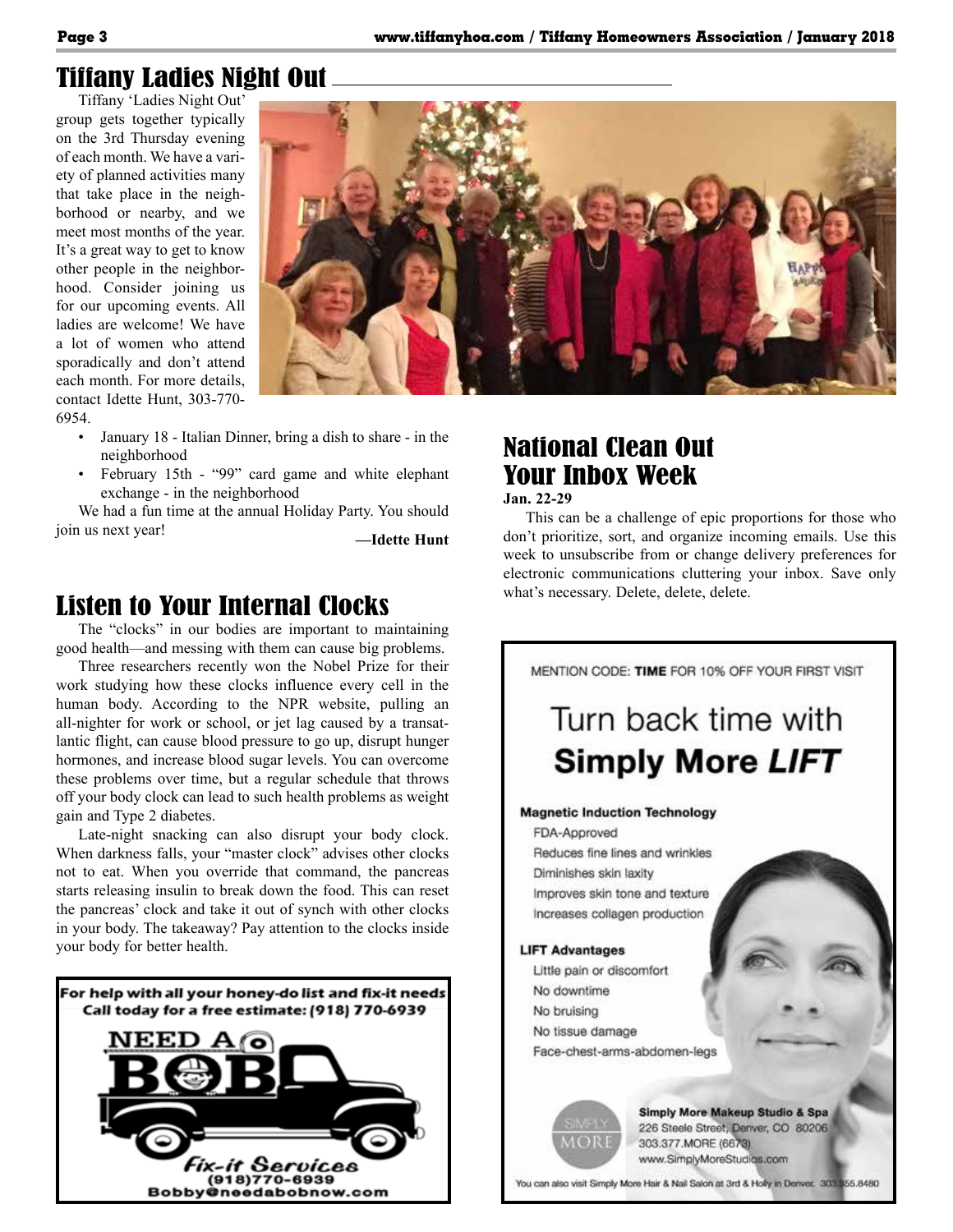## Try These Tactics To Save on Groceries

We've all got to eat, and unless you're growing (or hunting for) your own food, that means you're got to head to the grocery store on a regular basis. The Huffington Post offers these tips for saving money on your next shopping trip:



- Avoid the inner aisles. Most grocery
	- stores place essential items—dairy and produce—at opposite sides of the store. Pushing your cart through the inner aisles can tempt you to buy stuff you don't really need. Stick to the perimeter and pick out only what you're really after.
- Go for generics. Often generic items have the same ingredients as higher-priced brand items. Check the labels, and choose generics as much as you can.
- Look up and down. Grocery stores generally place more expensive items at eye level, because that's where they're most easily seen. Scan the top and bottom shelves for lower-priced alternatives.
- Stay away from prepared foods. A packaged dinner may seem convenient, but you can usually make the same meal for a fraction of the cost.
- Grate your own cheese. Buy a cheese grater and a block of Parmesan instead of buying it in packaged form. It's cheaper and fresher, and you'll be sure of what you're getting.



Advertising in your neighborhood newsletter works!

Reach your neighbors or any of our 40 neighborhoods every month with our inexpensive, effective advertising!

> **L asertype C olorado**

Your neighborhood newsletter publisher

Check us out at www.coloradolasertype.com 303-979-7499 getinfo@ColoradoLasertype.com

## CenCON Update (November 27, 2017)

Arapahoe County Sheriff - On the Drug Take Back Day in October, 1110 pounds of prescription drugs were collected. Additionally this year the Sheriff's office has collected 1438 pounds of prescription drugs. Over 100 pounds of syringes have been collected. You can subscribe to a community newsletter at ArapahoeSheriff.org then click on Our Agency then Community Newsletter. Many people are depressed at the holidays; if you need to talk, there is a hotline: 1-844-493-TALK(8255). Southglenn Library had a suspicious box so the bomb squad was called; it ended up to be a box of donated books. If you see something suspicious, the sheriff's office wants you to call especially if it is in the middle of the night. A juvenile walked into an occupied unlocked house at night, picked up the car keys, opened the garage, and drove off with the car; lock your doors!

Arapahoe Library District - Arapahoe Libraries now has a social worker whose primary purpose is to help library patrons. He floats through the branches.

Fire Departments - South Metro Fire Rescue and Cunningham Fire Protection District have agreed to merge operations into a new fire authority. This should provide future cost savings and efficiencies to both districts longer term. (Tiffany is in the Littleton Fire Protection District. South Metro starts at Holly.)

South Suburban - Pass sale and training sale through January 1. Christmas tree mulching starts December 26th on Holly Street. Remember to remove your ornaments. You can pick up mulch starting December 28th. Milliken Park on Clarkson is opening a restroom along the Highline Canal. Lifeguard training is January 2-5 from 9-5 pm at Goodson. Must be at least 15 years old, and retirees are welcome. South Suburban will hire you! Lifeguard training fee waived if you work there for 6 months. All must be able to pass the swimming requirements.

City of Centennial - City is looking at the possibility of a mobile senior center. Share your input at agewell.centennialco. gov/survey. Outgoing mayor Cathy Moon commented on her 8 years as Centennial mayor - Since the city is new, when she first started the City didn't have communications department and the mayor fielded a lot of questions. The city has come of age. People didn't identify to others that they lived in Centennial; they identified with the neighborhood they lived in. She is currently president of the metro mayor's conference. Centennial is the 7th largest city in the metro area. Missy Franklin and IKEA both helped put Centennial on the map and the extra money allows for more roads and more snowplowing. **—Summarized by Debbie Rasor**

### Have Information To Share With Your Neighbors?

Do you have information you want to share with the neighborhood? Consider writing an article. Are you a crafty kid? If so, consider submitting a poem, drawing, or something else to share with your neighbors.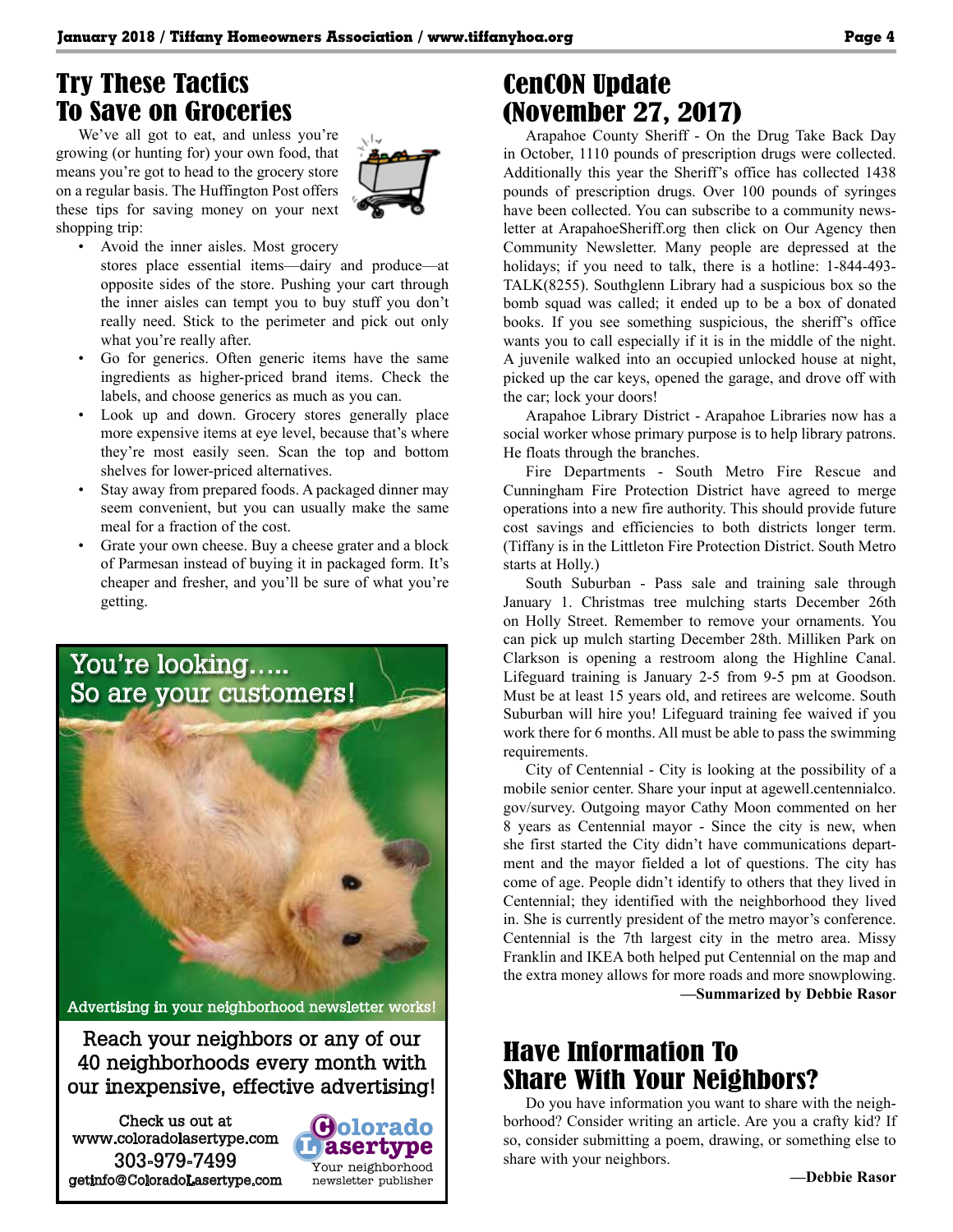#### CLASSIFIEDS: The perfect way to advertise your small or large business! Ads are inexpensive and reach many homes! Call or email us today!

Classified ads are \$3.00/line (about 40 characters/line). Contact Colorado Lasertype at **303-979-7499** or **getinfo@ColoradoLasertype.com** to place an ad. To view our display ad prices, visit our website at **www.ColoradoLasertype.com**. The deadline for placing a classified or display ad is the 15th of the month for the next month's issue (i.e., 15th of Sept. for Oct. issue), except the January issue, which has a deadline of December 6th. Residents placing ads to sell household items are not charged a fee.

**Allison Cares. Your Personal Assistant.** \*Home health care \*Child care \*Yard work/ cleanup \*Snow shoveling \*Housecleaning/organizing \*Property management/maintenance \*Clean move-outs/move-ins \*Errands \*No job too big or too small \*I care about all your family needs. Call for an estimate. 303-875-7271. allisonfultoncares@yahoo.com.

**OB PAINTING.** Interior/Exterior. Free Estimates. Rob: 303-986-8198

**Mike the Plumber -** Your reliable neighborhood plumber for 14 yrs. Competitive rates. Free estimate. 720-422-8139

**House & Carpet Cleaning: 3/292-0115**

**QUEEN PILLOWTOP MATT/BOX SET.** Brand new in plastic. Retails \$529, asking \$265. Also, **NEW KING SIZE pillowtop set.** Retails \$699, asking \$385. 303-742-4860.

**Highlands Pride Painting- 303-738-9203**

**Haul it 4 less.** Junk/Debris Removal 4 less. We take all furniture, junk & yard debris & Hot Tubs. Cheap appliance removal. Not much more than a roll off-we do labor. Peter 303-249-1980. **www.haulit4less.com.** 

**LEE'S PAINTING -** Complete Residential Specialists, Excellent Refs, 303-915-5586

**Drywall - Basement finishes - Remodeling.**  Years of exp. w/ refs. Gary 303-829-6363

#### AHS Events

Check out what's going on this month at Arapahoe High School! Bring your family to these nearby events:

- 1/6 (1 pm): Varsity Boys Basketball Game @ AHS Gym
- 1/10 (7 pm): Varsity Boys Basketball Game @ AHS Gym
- 1/24 (7 pm): Varsity Girls Basketball Game @ AHS Gym
- 1/26 (7 pm): Varsity Girls Basketball Game @ AHS Gym

These are just a few of the activities going on this month! Check out the LPS calendar of events for more information: http:// bit.ly/2byNjI4

**—Caitlin McKoy**

#### Tiffany Real Estate Taxes

John Huber, former Tiffany board member, announced at the board meeting that he protested his property valuation this year and won. He was able to get his valuation reduced by comparing taxes between houses along the greenbelt vs inside Tiffany vs backing to Dry Creek. John wants you to know that the deadline for protesting is over for this year.

**—Debbie Rasor**

# This Space Intentionally Left Blank for Teen Services.

#### What is the City's policy on sidewalk snow removal?

**We'll eventually get a big snow...**

The City does not have an ordinance requiring snow to be removed from sidewalks. The City does not maintain public sidewalks due to the lack of resources available to perform this task. In the interest of public safety and the absence of a City ordinance, the City strongly encourages citizens to remove snow from the sidewalks adjoining their property within 24 hours after a snowstorm ends. Maintenance of sidewalks along state highways in Centennial, such as University Boulevard, Arapahoe Road from I-25 to Parker Road, and Parker Road is not the responsibility of the Colorado Department of Transportation according to state statute. Sidewalk snow removal along state highways is subject to the policies and ordinances of the jurisdiction where they reside; therefore, the sidewalks along state highways in Centennial are not plowed.

**—From the City of Centennial website**

#### Activities at Southglenn Library

- Make a Mardi Gras mask pendant January 5th at 4 pm (teens)
- Native American Flute music January 6th at 2 pm
- STEAM Series (Ages 5-8): Intro to the Studio (For Kids!)- January 24th at 4:30 pm

**—Debbie Rasor**

# Healthy Weight Week

**Jan. 16-22**

This isn't about diets or the latest weight loss trends. A healthy body image is the key to establishing realistic goals and strategies that will help you to achieve and maintain a healthy weight and body mass. Factors such as age, bone structure, height, and physical ability should also be considered when developing personal health standards. Check in with your physician before making any changes to your diet, nutrition, and activities.